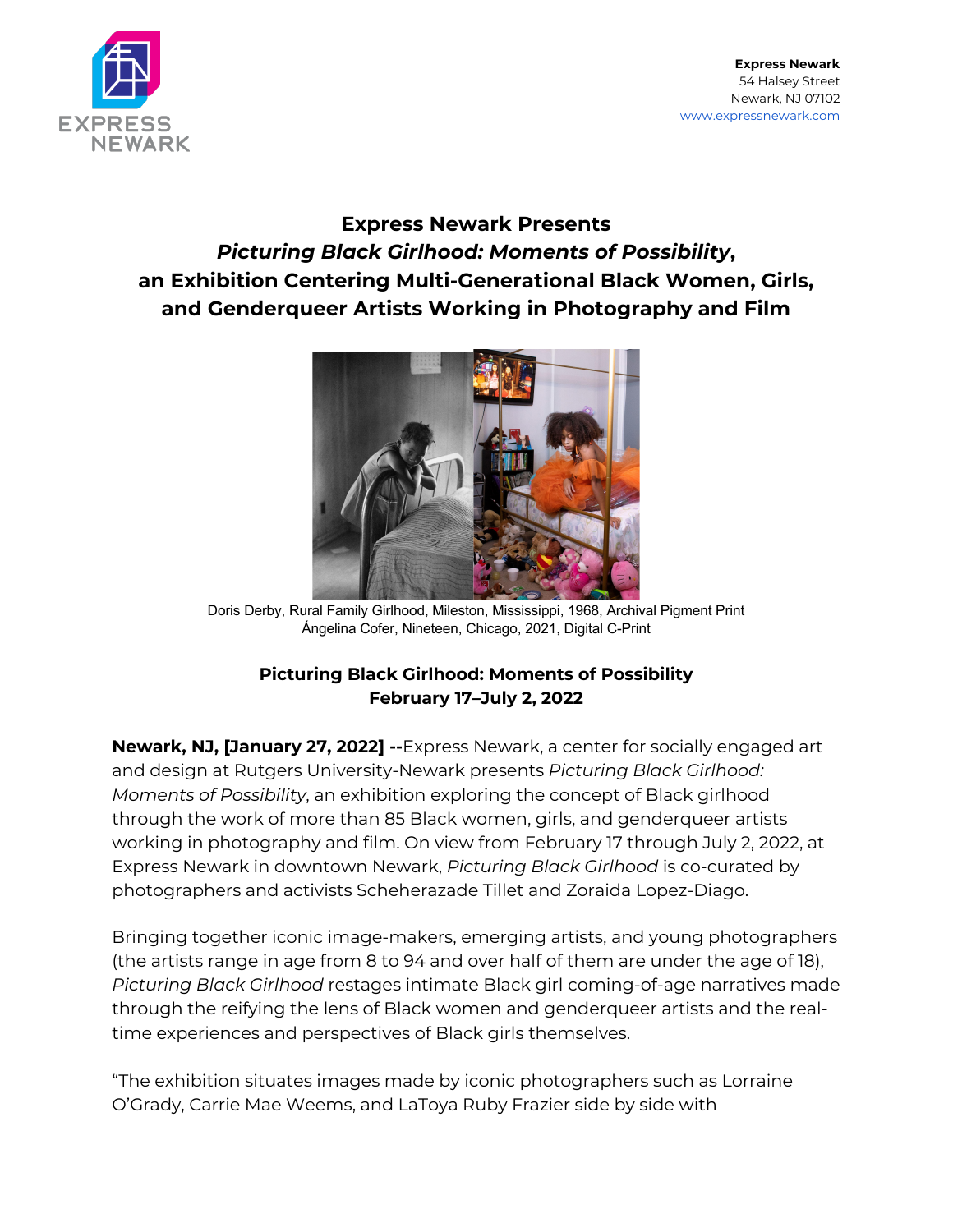contemporary counterparts made by Black girl artists during the past ten years," said curator and photographer Scheherazade Tillet. "We are doing a Black Girl Takeover of Express Newark, The City of Newark, and Photography. We are disrupting traditional art-world hierarchies by centering Black girls as subjects, artists, and agents of their own lives."

"Our show is in direct contrast to a history of photography and film in which Black girls have routinely been oversexualized or adultified," said curator Zoraida Lopez-Diago. "And as a result, have become more invisible and vulnerable to violence in our society."

Ambitious in scale and scope, *Picturing Black Girlhood* is an urgent response to the crisis of racism and sexism that Black girls continue to face, as well as a radical reimagining of our world through their gaze and those of the adults that were once Black girls themselves. Half of the artists in the exhibition are Black girls under the age of 18 who were identified for the project from art organizations, including A Long Walk Home, The Beautiful Project, Bronx Documentary Center, International Center of Photography, and Perfect Ten.

The signature images, Doris Derby's *Rural Family Girlhood, Mileston, Mississippi*  (1968) and Ángelina Cofer's *Nineteen, Chicago* (2021), were taken more than 50 years apart by Derby, a civil rights activist, and Cofer, a Black Lives Matter and Me Too movement leader. While both images are invitations into the interior lives of Black girls, their distinctions from subject to self-portrait, rural to urban, and black and white to color do not undermine their shared themes but enable viewers to see what is at stake when the Black girl's gaze is captured versus self-created.

The first floor explores the theme of collaboration, community, and individual agency, featuring images from Jeanne Moutoussamy-Ashe's historic "Daufuskie Island" series, 16-year-old Stevia Ndoe's moving "Sister Sister" portraits, and "Sophisticated Soul," the larger-than-life photograph of a young Victorian-styled Black girl by Kahran Bethencourt from Creative Soul's "Afro Art" series. Another major motif is Possibility. The window display showcases Samantha Box's documentation of Black joy, ecstasy, and ballroom culture during her time photographing the only homeless shelter for LGBTQ+ youth in New York.

The stairwell, called "Higher Plane" features Zainab Floyd's coming of age series made when she was an adolescent, and New Jersey artist Deborah Jack's meditation on history, regeneration, and her Caribbean Black girlhood. The box gallery has been transformed into a dreamspace, centering Nydia Blas's panoramic urban and pastoral landscapes as a portal into the secret language that Black girls speak to one another.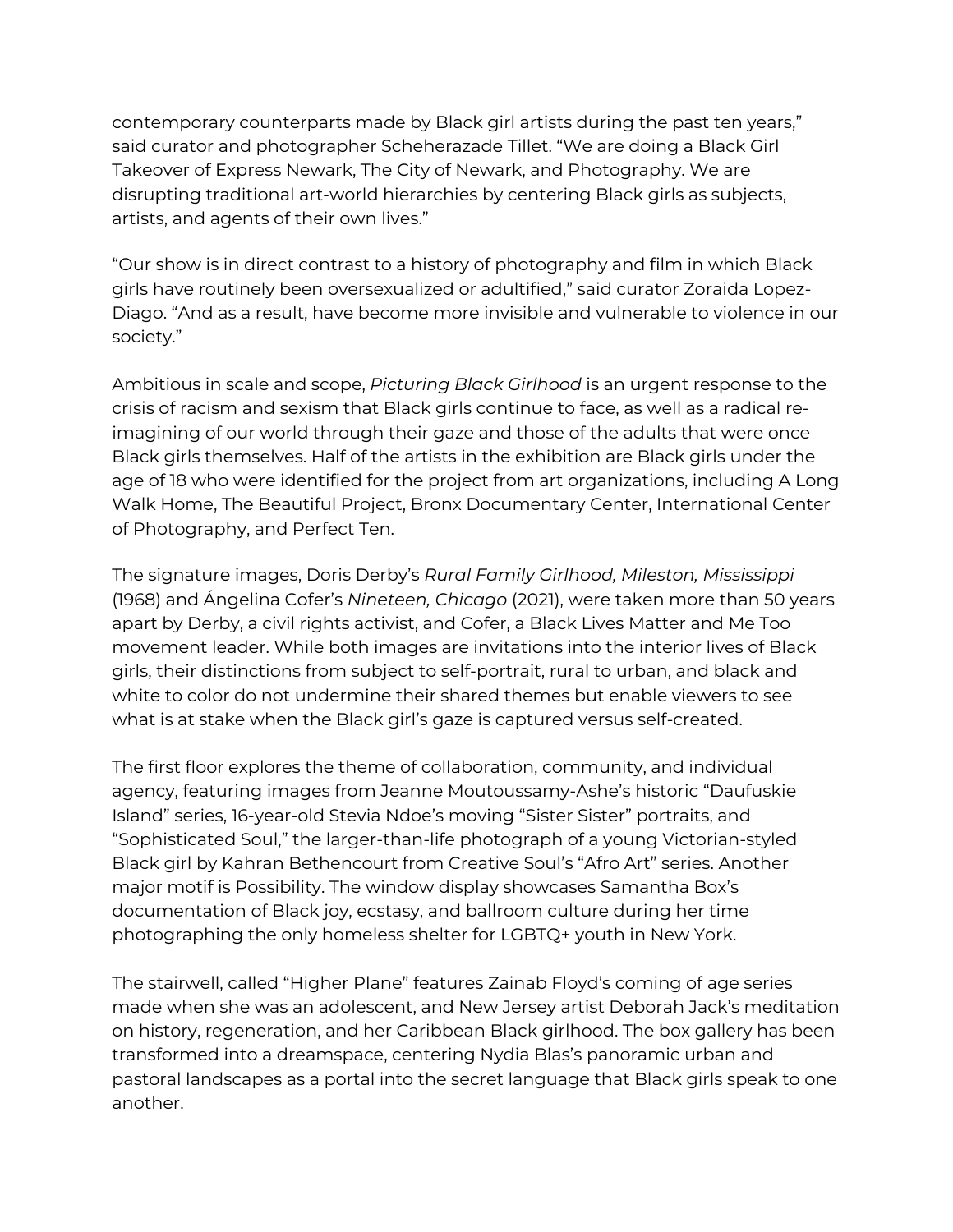A set of pairings serve as the cornerstone of the exhibit: *Untitled (Woman and Daughter with Make Up,* (1990), by Carrie Mae Weems, LaToya Ruby Frazier's *Grandma Ruby and Me* (1982), and Lola Flash's *Tenzin* (2008) are actively in conversation with then-8-year-old Seneca Steplight-Tillet's video *Make Up Time*, the self-portraits in 12-year-old Jadyn Miles's *Two Months After the Worst Day Ever*, and 17-year-old Jada Rodriguez's *The Ball Ends at 5 am*.

Such groupings intentionally appear throughout the exhibition to encourage new interpretations of iconic images and embrace Black feminism as a genealogy in photography and film. In this lineage, the boundaries between collage, portraiture, commercial, conceptual, and documentary photography, sculpture, and experimental film are collapsed, transformed, and eventually reveal an underlying utopian impulse that drives this show.

This sense of change also appears in unexpected ways, in reflections on grief and mourning in Sophia Nahli Allison's documentary short, *A Love Song for Latasha*, and Jamaican artist Ebony Patterson's coffin-shaped sculptures reminding us that lost innocence, death, and violence are also constitutive to Black childhood. Such mourning, however, renders protest inevitable, and as shown in Deborah Roberts's *Rosa* (series) as well as 17-year-old Fanta Diop's documentation of Black Lives Matter protests in 2020, a prerequisite for democracy.

Beauty also takes on a heightened significance in "Picturing Black Girlhood." Featured prominently on the top floor in Rashida Bumbray's short film, *Braiding and Singing (a point),* on the history and rituals of hair braiding and 13-year-old Savannah Flower's *Edges* and several images by The Beautiful Project. Taken together, these works expose beauty's power as an aesthetic and political category. Many of the artists featured here – as seen in Sheila Pree Bright's "Plastic Bodies" series - openly reject the exclusion of Black girls from white beauty standards, while 14-year-old Cara Star Tyner's "Old Childhood Memories " project made during the pandemic shutdown in March 2020, celebrate how Black girls redefine it.

Black girlhood is recognized throughout as a fundamental right of passage and liberating process for these artists, and for the curators, Tillet and Lopez-Diago themselves, who have chosen to include each other's works while candidly acknowledging that Black girlhood was, and continues to be, foundational to their own photographic practice and their ethic of collaboration and sisterhood.

"*Picturing Black Girlhood* is again reflective of our times," said Tillet. "In this current pandemic moment of longing for reconnection and racial reckoning, these artists offer up intimacy, rest, renewal, and exaltation as an answer and a freedom."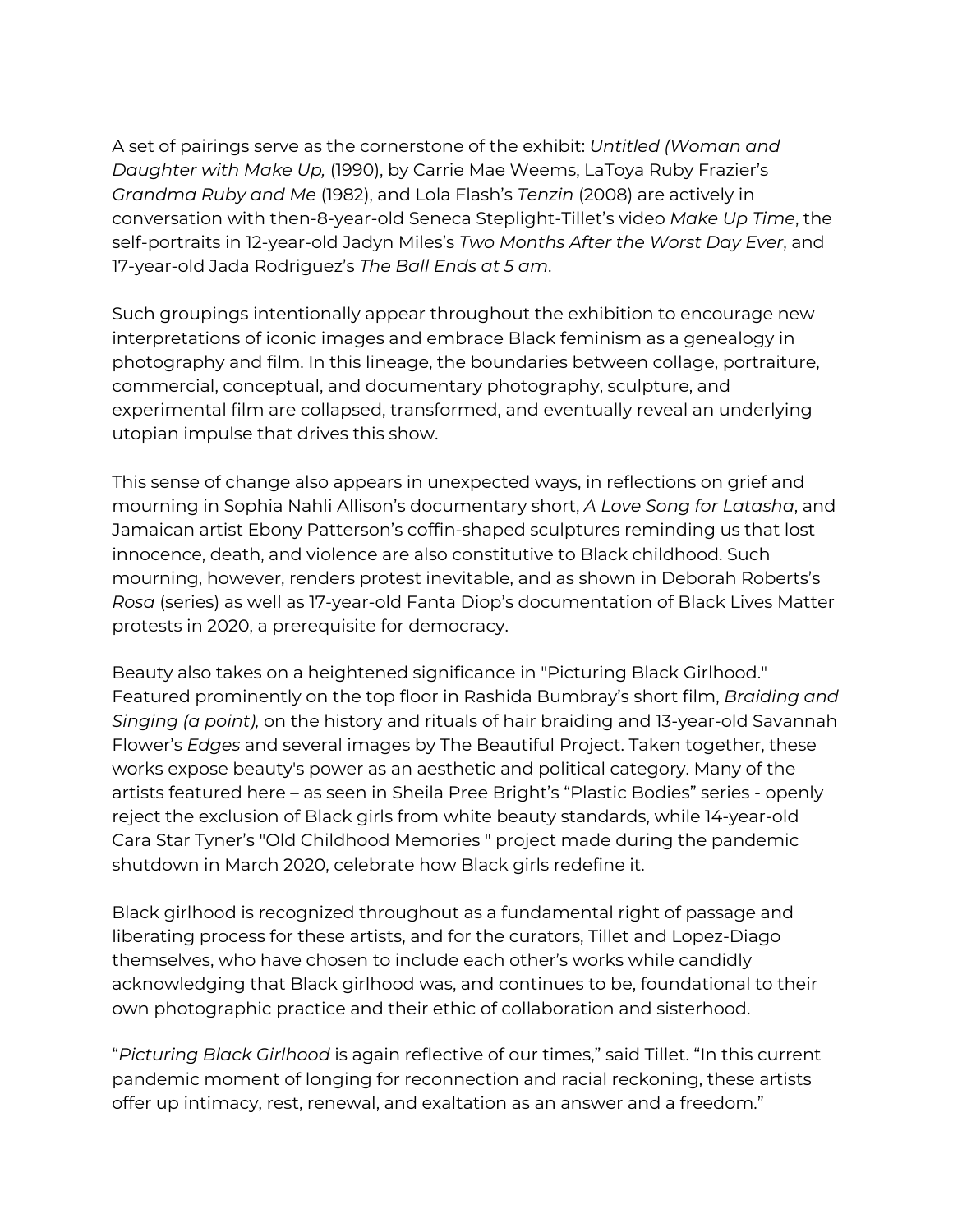"Now, we can witness the full breadth of Black girls and gender-expansive youth," said Lopez-Diago. "On their own terms, and those of the people they will soon become."

#### **Artists in the Exhibition:**

Heather Agyepong (b. unknown) Alliyah Allen (b. 1996) Sophia Nahli Allison (b. 1987) Azariah Baker (b. 2005) Olivia Barker-Duncan (b. 2004) Latoya Beecham (b. 2003) Kahran Bethencourt (b. 1980) Ciara Binns (b. 2006) Nydia Blas (b. 1981) Ahmadie Bowles (b. 2003) Samantha Box (b. 1977) Sheila Pree Bright (b. 1967) Nakeya Brown (b. 1988) Nia Brown (b. 1998) Quianna Brown (b. 2002) Tanazia Brown (b. 2006) Rashida Bumbray (b. 1978) Widline Cadet (b. 1992) Tawny Chatmon (b. 1979) Ángelina Cofer (b. 2002) Tatiana Coleman (b. 2004) Lydia Corbey (b. 2002) Doris Derby (b. 1939) Fanta Diop (b. 2003) Kaleica Douglas (b. 2005) Modupeola Fadugba (b. 1985) Lisa "Majiq" Farrar-Medina (b. 1991) Nona Faustine (b. 1977)

Adama Delphine Fawundu (b. 1971) Lola Flash (b. 1959) Berlinda Fleurimond (b. 2006) Savannah Flowers (b. 2005) Shukurah Floyd (b. 2006) Zainab Floyd (b. 1997) LaToya Ruby Frazier (b. 1982) Jamaica Gilmer (b. 1981) Allison Janae Hamilton (b. 1984) Zilah Harris (b. 2000) Leslie Hewitt (b. 1977) Faren Humes (b. Unknown) Deborah Jack (b. 1970) Ayana V. Jackson (b. 1977) Fabiola Jean-Louis (b. 1978) Cyrah Joseph (b. 2005) Savanah Juste (b. 2009) Zoraida Lopez-Diago (b. 1981) Kellie Marty (b. 1998) Chloe Mason (b. Unknown) Dashara McDaniel (b. 2001) Qiana Mestrich (b. 1977) Jadyn Miles (b. 2004) Zarria Miller (b. 2004) Jeanne Moutoussamy-Ashé (b. 1951) Stevia Ndoe (b. 2002) Danielle Nolen (b. 2000) Lorraine O'Grady (b. 1934)

Paloma Osborne (b. 2007) Nzingah Oyo (b. 1976) Ebony G. Patterson (b. 1981) Arielle Jean Pierre (b. 1990) Deborah Roberts (b. 1962) Jada Rodriguez (b. 2003) Brianna Sanders (b. 2004) DeViniece Scott (b. 2006) Lillianna Shea-Johnson (b. 2004) Yvonne Michelle Shirley (b. 1982) Amachi Smith-Hill (b. 2003) Brooklyn Starks (b. 2005) Cristin Stephens (b. 1988) Seneca Steplight-Tillet (b. 2012) AlineSitoe A. Sy (b. 2007) Shayane Telsaint (b. 2005) Jada Thompson (b. 2003) Scheherazade Tillet (b. 1978) Lacquen Tolbert (b. 2008) Cara Star Tyner (b. 2007) Carrie Mae Weems (b. 1953) Adrienne Wheeler (b. 1957) Elizabeth Moore Wheeler (b. 1928) Shanice Williams (b. 2007) Isyss Imani Williams (b. 2004) Monfia Wright-Brown (b. 1999) Leila Zachary (b. 2002)

*Picturing Black Girlhood: Moments of Possibility* is organized by Scheherazade Tillet, a photographer, art therapist, and the executive director of A Long Walk Home, a non-profit that empowers young people to use art to end violence against girls and women. Zoraida Lopez-Diago, a photographer, an environmental justice activist at Scenic Hudson Inc. and as the co-creator of Women Picturing Revolution, the co-editor of the book, "Black Matrilineage, Photography and Representation: Another Way of Knowing.

Alliyah Allen is the assistant curator. Anonda Bell is the Director of the Paul Robeson Galleries. Kristen Owen is the Curator of Programming. Jazmine McLaurin is Gallery Assistant. Marcus Jamison is the curator-in-residence at Express Newark.

Generous support for this exhibition is provided by Rutgers University - Newark, the Ford Foundation, New Arts Justice, Shine Portrait Studio, Rutgers Institute for the Study of Global Racial Justice, Paul Robeson Galleries, and Duggal Visual Solutions.